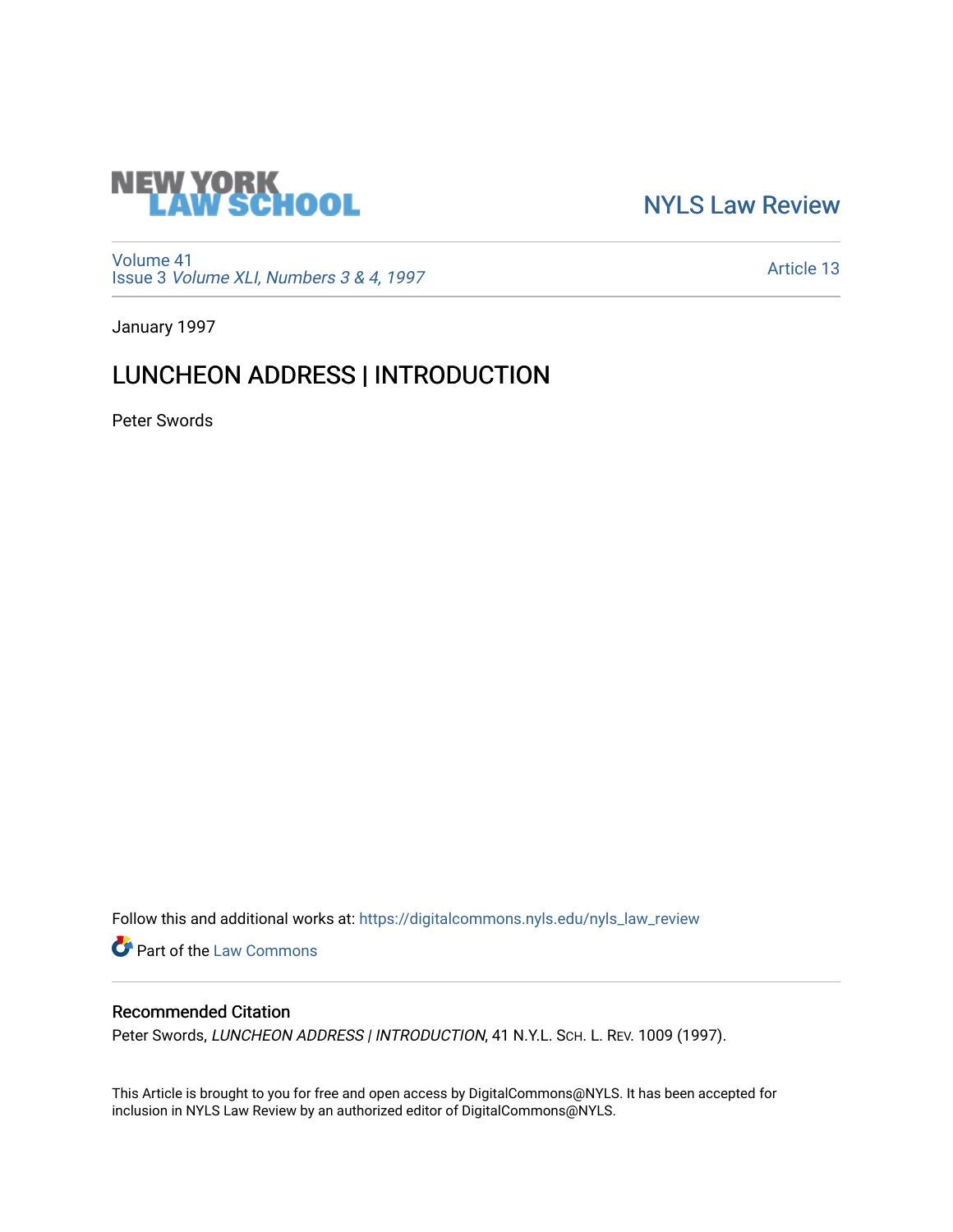### LUNCHEON ADDRESS

### INTRODUCTION

#### PETER SWORDS<sup>\*</sup>

**My** contribution to this symposium is to introduce Hildy Simmons, the corporate contribution officer with the **J.P.** Morgan complex, and also to give you the basic view of nonprofit organizations towards corporate contributions. The first thing I want to say is that they are not in the least bit repugnant, and, in fact, the little black line on the graph identifying corporate charitable contributions as hovering at one percent, looks somewhat like the serpentine snake that infected Eden a long time ago. I think maybe we could get back to Eden if we could get that snake to start moving upward. I will talk about two of the nonprofit subsectors, the human services subsector and the arts subsector, and share with you my thoughts on how these subsectors feel about corporate contributions and how they view the corporate community.

Regarding the human services sector and monetary contributions, my sense is that corporate contributions in terms of money are not very big factors because the United Way plays a major role in soliciting monetary donations from corporations. I think that the biggest interface between the corporate community and community-based human service sector is in the in-kind contribution area,' and in addition to the traditional contributions of having a brochure printed or getting cast-off computers, there is the new field of job training that is becoming very important.<sup>2</sup>

The human service sector probably understands as well as anybody that the real crisis of this society is the lack of jobs, and that most of our social pathology can be traced to the inability of people to find work. Thus, from the human service community-based group perspective, there is nothing more important than work that is done to assist peoples' efforts to find jobs. One example of the kinds of job training contributions going

*2. See* Leonard Felson, *State Moves Toward 21 Month Welfare Limit,* N.Y. TIMES, Nov. 19, 1995, § 13 (Connecticut), at 1 (discussing the need for job training for welfare recipients in light of the push to place limits on the amount of time that a recipient may receive welfare); *see also* Louis Uchitelle, *Reviving a RoleforApprentices,* N.Y. TIMES, June 18, 1990, at **D2** (noting that the Commission on the Skills of the American Work Force, a panel of business and union leaders, proposed to Congress that a nation-wide government-regulated apprenticeship program, financed partly through payroll tax, be created).

1009

<sup>\*</sup> Director, Nonprofit Coordinating Committee of New York.

*<sup>1.</sup> See* Paul Sweeney, *Corporate Giving Goes Creative,* N.Y. TIMES, May 15, 1994, § 3 (Business), at 3 (stating that many corporations with little or no cash make in-kind contributions of products or expertise).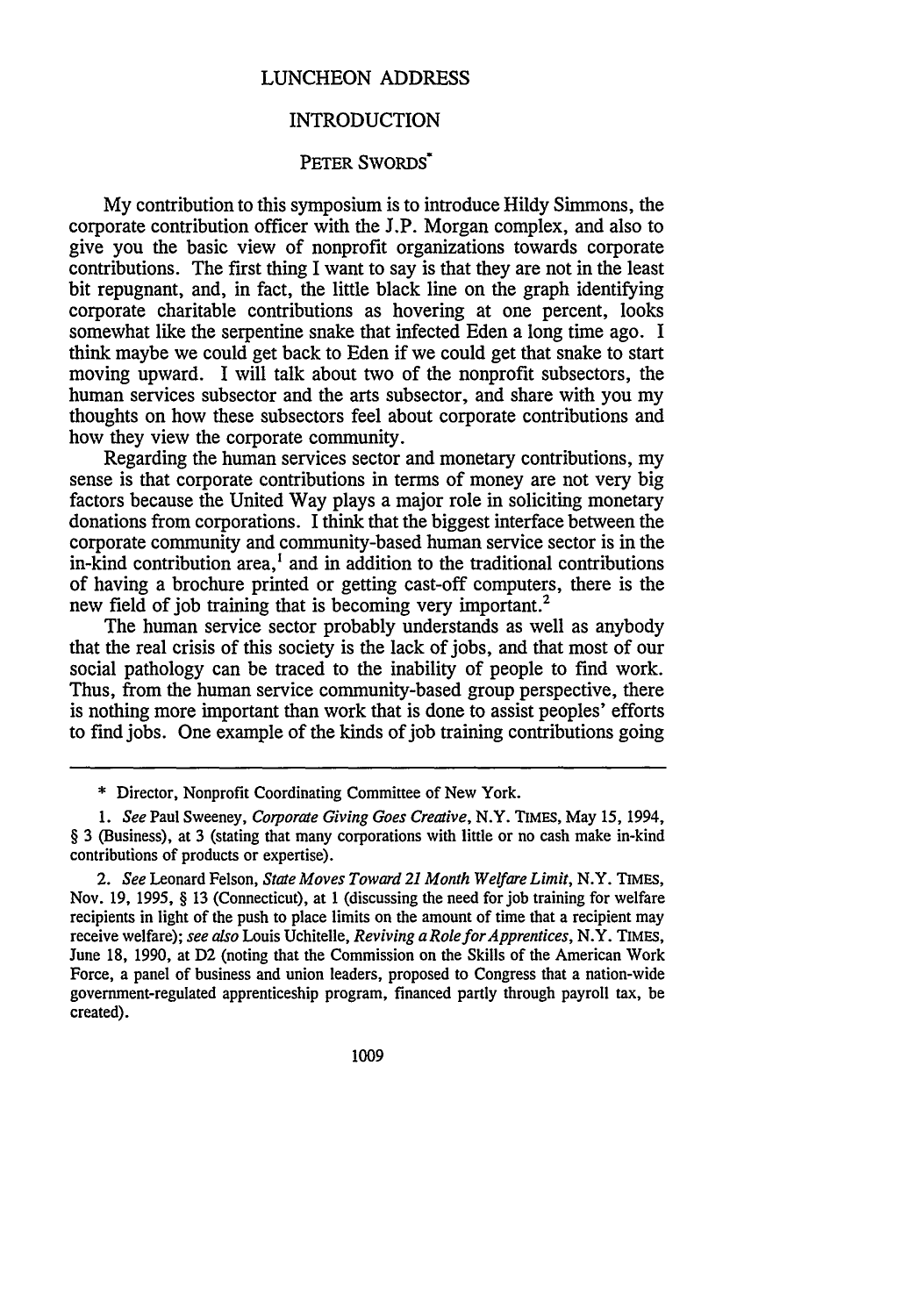on in New York City can be seen in the practice of certain banks allowing people to come in during the evening and learn to use modern computers and get job training from experts in various fields. Furthermore, some corporations dispense employment advice and conduct seminars on how to conduct job searches. Nonprofit agencies also perform these services, but when these services come from a corporation, the contribution seems more important and more believable to a lot of the people, and it also gives these people a sense that there is hope and that others care about them.

There are many other things going on, for example, with female executives doing one-to-one mentoring with young women. There are also many internships that assist students from alternative high schools, the ABC Capital Cities project being one that comes to mind, $3\overline{ }$  and there is the recently created New York City Partnership Investment Fund which is very aggressive about job training.<sup>4</sup>

Issues are very different in the arts subsector. Money matters in that sector. Arts groups, such as small dance companies and theaters have very small budgets compared to some of the larger human services organizations, and any amount of money can make a tremendous difference. However, I think the most significant effect for arts groups in receiving corporate contributions is that they provide a kind of "good seal of approval." It reassures both the small individual donors as well as some of the larger ones that their instinct to give to this particular company is the right one. Corporate contribution to the arts is obviously extremely important in New York City, San Francisco, and Atlanta as well.

I will end by saying that generally, there is a sense in the nonprofit community that if the business community is joining in solving the terrible social problems we confront, either through giving money, in-kind

*4. See* Thomas **J.** Lueck, *Fund Set Up to Help City with Projects,* N.Y. TIMES, Aug. 22, 1994, at BI (describing the fund, which was set up in 1994 by a group of executives attempting to raise \$100 million in private funds to invest in projects that create jobs throughout the city). Individuals and corporations have been asked to donate as much as one million dollars each, which, after fifteen years, the donor could receive back, along with additional sums to account for inflation. *See* id, see also Editorial, *New York City's Pot of Gold,* N.Y. TIMES, Aug. 24, 1994, at A16; Editorial, *Private Help for Public Woes,* N.Y. TIMES, Feb. 3, 1997, at A16.

*<sup>3.</sup> See* FOUNDATION **FOR** MINORITY INTERESTS IN MEDIA, INC., FACT **SHEET.** Capital Cities/ABC is a supporter of the Media Careers Program, founded in 1989, which provides minority students with internships in such media fields as television and radio. Students usually begin participation in the program during their junior year in high school and can continue through their graduation from college. There are currently 30 graduates of the program who have gone on to a career in media at one of the companies that participate. Capital Cities/ABC has several companies, such as their radio, daytime television, and sports television interests that participate. *See id.*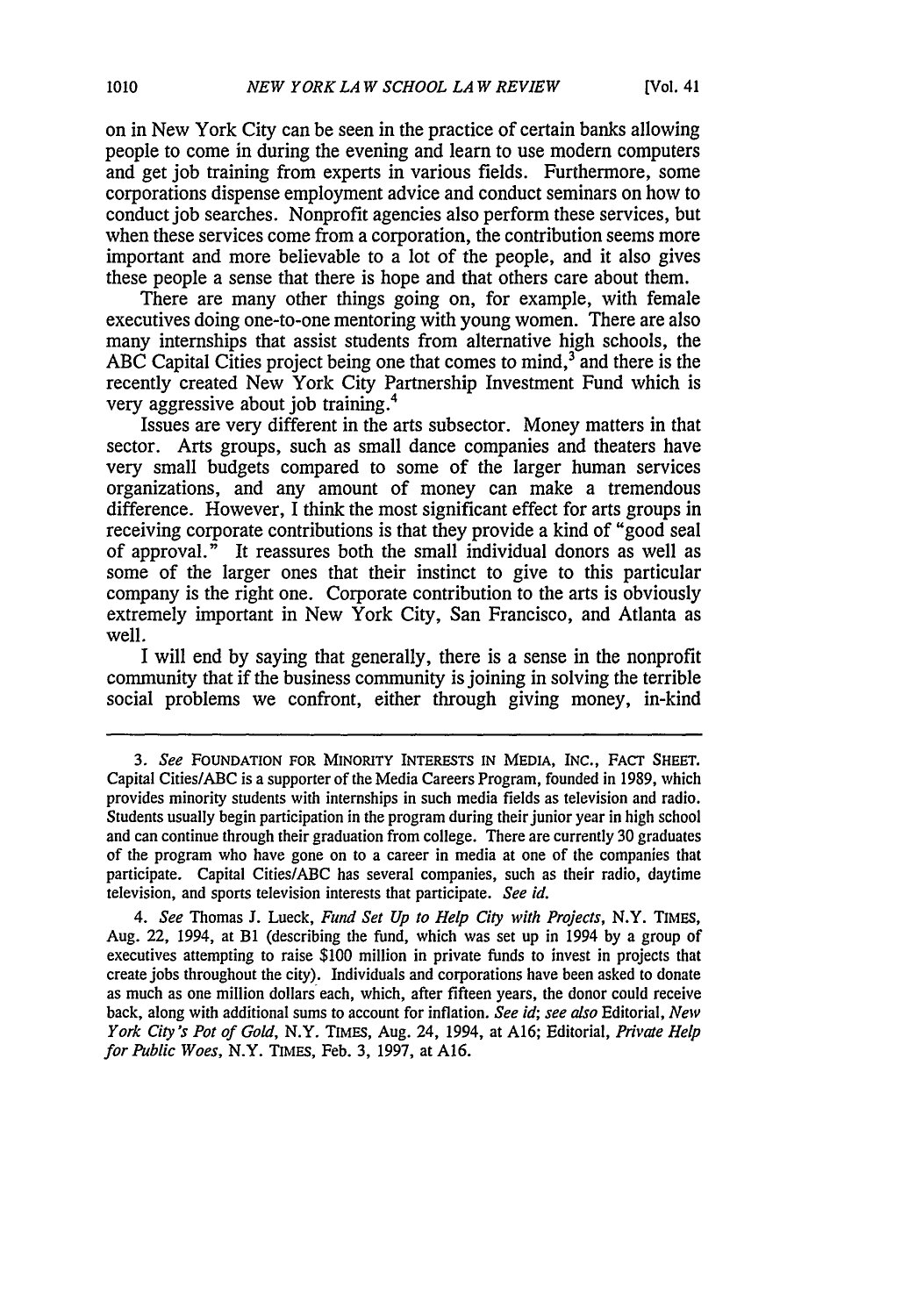contributions, or working together in collaborations and partnerships, then there must be hope. Corporate contributions provide the sense that if everyone works together, problems can be solved.

On that note, please welcome our luncheon speaker, Hildy Simmons.